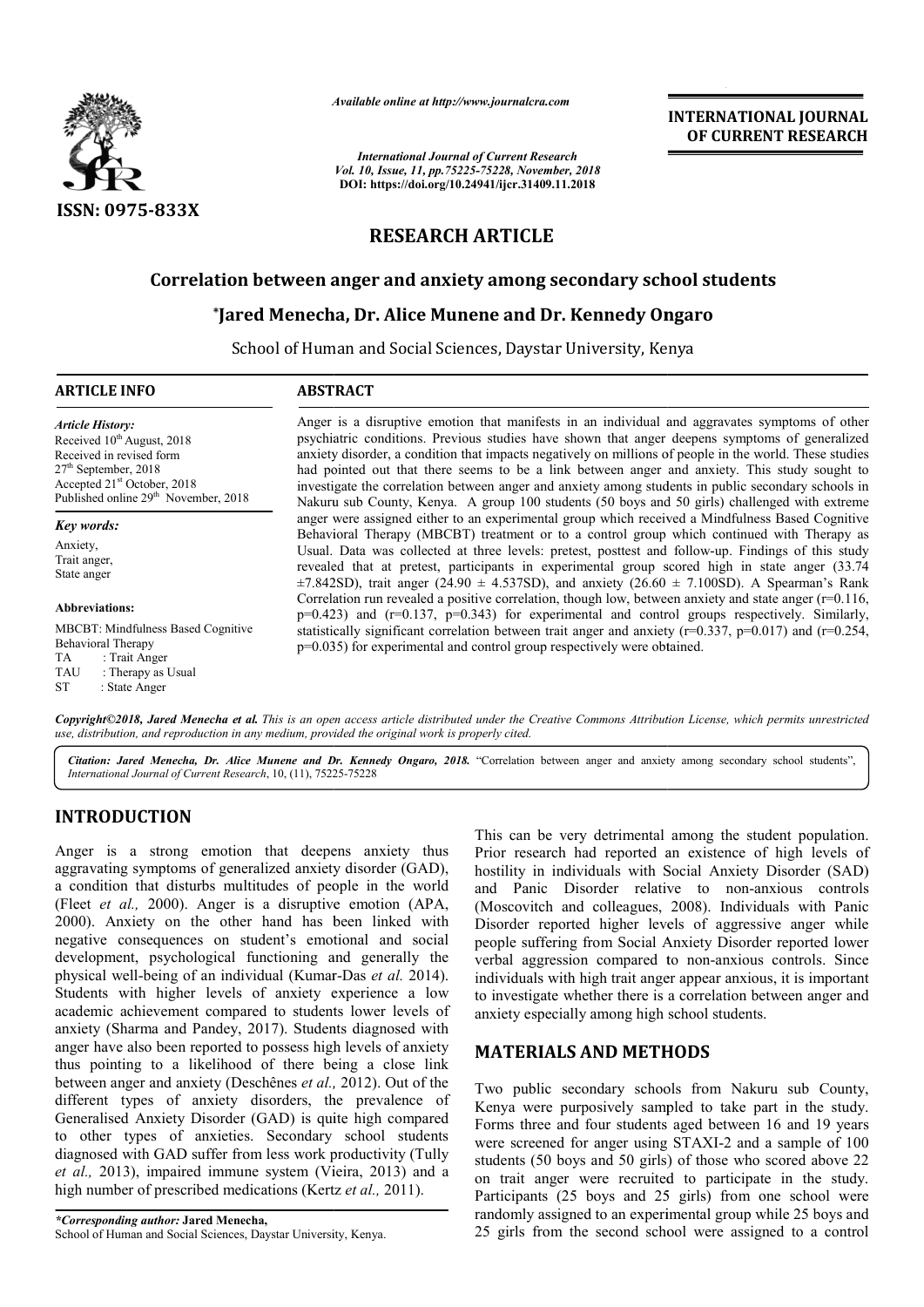group. At pretest, the participants were screened for the variables state anger and trait anger using STAXI-2. They were also screened for anxiety using the Beck's Anxiety Inventory (BAI). STAXI-2 is a 57 item self-report questionnaire which produces six scales and two subscales. It is a self-report measure of the experience of anger and expression of anger. Each item is rated on a four-point scale from 'almost never' to 'always'. It comprises 7 scales: Trait anger, measuring differences in the dispositional experience of anger; Anger expression, a general index of the frequency of the expression of anger with two subscales of trait anger; State anger, measuring the individual's present feeling of anger; Anger control, measuring the frequency of external expression of anger; Angry temperament, measuring the general tendency to experience the express anger, without provocation; Anger-in, measuring the frequency of suppression of angry feelings, and angry reaction, measuring the general dispositional experience of anger when provoked. The BAI is also a self-completion questionnaire designed to measure the levels of anxiety. It was developed by Aaron T. Beck and colleagues, is a 21-item multiple-choice self-report inventory that measures the severity of an anxiety in adults and adolescents. The items in the BAI describe the emotional, physiological and cognitive symptoms of anxiety but not depression thus BAI has the ability of discriminating anxiety from depression. A score of 0-7 indicates minimal level of anxiety; 8-15 indicates mild anxiety; 16-25 indicates moderate anxiety while 26-63 indicates severe anxiety. Participants in the experimental group were subjected to 10 sessions of mindfulness Based Cognitive Behavioral Therapy (MBCBT) while participants in the control group continued with Therapy As Usual (TAU) where they continued with the usual school guidance and counseling using other approaches apart from MBCBT. Data was collected at pretest, posttest (3months after intervention) and follow-up (6 months after intervention).

#### **RESULTS**

A baseline assessment of the key variables revealed the following results presented in Table 1. From table 1, statistically significant differences were obtained in state anger  $(p = 0.025)$  and one of its subscales: angry feelings  $(p = 0.001)$ ; trait anger and all of its subscales ( $p = 0.000$ ). Participants from both schools scored high in anxiety  $(26.60 \pm 7.100SD)$  and  $(24.82 \pm 6.013SD)$  for experimental and control groups respectively. The findings pointed out that although two similar groups may have extreme anger, the severity of its symptoms may vary due to the physical environmental context, social environment and the individual differences.

Since schools are different in terms of their school culture, school rules and even administrative style, they impact at different measures on the students challenged with extreme anger. A One way ANOVA showed that there were differences in the mean scores between boys and girls for the variables state anger, trait anger, and anxiety at baseline for the experimental group (Table 2). The results show that boys scored lower in trait anger  $(24.32 \pm 4.905 \text{ SE } 0.981)$ ; and anxiety  $(23.92 \pm 5.693 \text{ SE } 1.139)$  as compared to girls who scored higher on trait anger (25.48  $\pm$ 4.155 SE 0.831); anxiety  $(29.28 \pm 7.453 \text{ SE } 1.491)$ . However the boys scored higher in state anger  $(34.04 \pm 7.919 \text{ SE } 1.584)$  as compared to girls who scored lower (33.44  $\pm$ 7.917 SE 1.584). The higher score on state anger among boys explains why males get provoked easily by events in their environment. This triggers their state anger plunging them into breaking of things or screaming as compared to females. On the other hand, the findings indicate that females were more predisposed to experience anger more, were more anxious and most likely to be depressed as compared to males.

| Table 1. Baseline mean scores for the key variables |  |
|-----------------------------------------------------|--|
|-----------------------------------------------------|--|

| Variable                     | <b>Experimental Group</b> |        | <b>Control Group</b> |        | 95% CI   |    |      |
|------------------------------|---------------------------|--------|----------------------|--------|----------|----|------|
|                              | Mean                      | Std. D | Mean                 | Std. D |          | df | Sig. |
| State Anger                  | 33.74                     | 7.842  | 37.02                | 6.610  | $-2.316$ | 49 | .025 |
| Angry Feeling                | 11.42                     | 3.429  | 13.94                | 3.472  | $-3.594$ | 49 | .001 |
| Verbal Expression of Anger   | 10.76                     | 3.305  | 11.86                | 2.711  | $-2.006$ | 49 | .050 |
| Physical Expression of Anger | 11.36                     | 3.827  | 11.22                | 2.526  | 0.211    | 49 | .833 |
| Trait Anger                  | 24.90                     | 4.537  | 29.80                | 4.041  | $-6.136$ | 49 | .000 |
| Angry Temperament            | 12.02                     | 2.583  | 15.10                | 2.323  | $-5.918$ | 49 | .000 |
| Angry Reaction               | 12.88                     | 2.797  | 14.80                | 2.680  | $-4.083$ | 49 | .000 |
| Anxiety                      | 26.60                     | 7.100  | 24.82                | 6.013  | 1.143    | 49 | .258 |

| Table 2. Baseline mean scores for state anger, trait anger, anxiety, and depression for boys and girls |  |  |  |  |
|--------------------------------------------------------------------------------------------------------|--|--|--|--|
|--------------------------------------------------------------------------------------------------------|--|--|--|--|

|             |        | N  | Mean  | Std. Dev. | Std. Error | 95% Confidence Interval for Mean | Min.        | Max. |    |
|-------------|--------|----|-------|-----------|------------|----------------------------------|-------------|------|----|
|             |        |    |       |           |            | Lower Bound                      | Upper Bound |      |    |
| State anger | Male   | 25 | 34.04 | 7.919     | 1.584      | 30.77                            | 37.31       | 22   | 52 |
|             | Female | 25 | 33.44 | 7.917     | 1.583      | 30.17                            | 36.71       | 23   | 51 |
|             | Total  | 50 | 33.74 | 7.842     | 1.109      | 31.51                            | 35.97       | 22   | 52 |
| Trait anger | Male   | 25 | 24.32 | 4.905     | .981       | 22.30                            | 26.34       | 13   | 34 |
|             | Female | 25 | 25.48 | 4.155     | .831       | 23.77                            | 27.19       | 17   | 34 |
|             | Total  | 50 | 24.90 | 4.537     | .642       | 23.61                            | 26.19       | 13   | 34 |
| Anxiety     | Male   | 25 | 23.92 | 5.693     | 1.139      | 21.57                            | 26.27       | 12   | 40 |
|             | Female | 25 | 29.28 | 7.453     | 1.491      | 26.20                            | 32.36       | 17   | 43 |
|             | Total  | 50 | 26.60 | 7.100     | 1.004      | 24.58                            | 28.62       | 12   | 43 |

**Table 3. Mean and Standard Deviation for the variables state anger, trait anger and Anxiety at pretest, posttest and follow-up in the experimental group**

|                    |       | <b>Pretest</b> |       | <b>Posttest</b> |       | <b>Follow-up</b> |  |  |
|--------------------|-------|----------------|-------|-----------------|-------|------------------|--|--|
|                    | Mean  | Std. D         | Mean  | Std. D          | Mean  | Std. D           |  |  |
| State Anger        | 33.74 | 7.842          | 18.12 | 4.054           | 17.98 | 3.639            |  |  |
| <b>Trait Anger</b> | 24.90 | 4.537          | 12.94 | 2.729           | 12.80 | 2.886            |  |  |
| Anxiety            | 26.60 | 7.100          | 1.04  | 6.484           | 10.78 | 5.953            |  |  |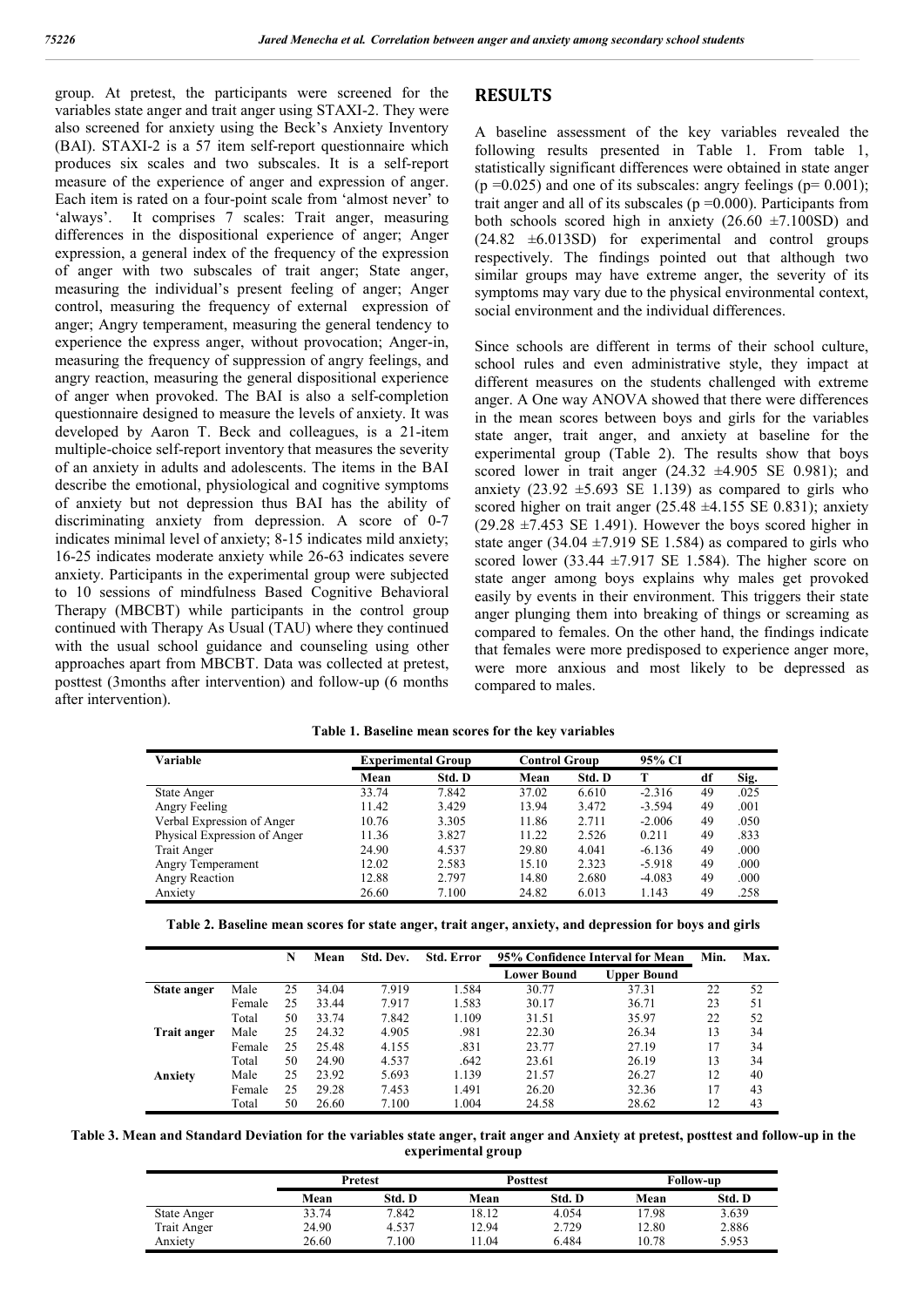An analysis of the means done for the variables state anger, trait anger and anxiety in the three phases of the experimental group obtained relatively high mean scores in state anger  $(33.74 \pm 7.842SD)$  equivalent to a T-score of 80; trait anger  $(24.90 \pm 4.537SD)$  equivalent to a T-score of 63 and anxiety  $(26.60 \pm 7.100SD)$ . These values decreased gradually across the three phases after the treatment. The results obtained in this study revealed that individuals with high scores on anger are normally anxious thus reducing symptoms of anger is likely to result to a decrease in symptoms of anxiety. Profile plots were done to demonstrate the impact of the intervention across the three phases for the experimental group. This was done for the variables state anger, trait anger, and anxiety. There was a steep slope between the pretest and posttest phases followed by a nearly flat region between the posttest and follow-up. The similar steep slope for state anger, trait anger and anxiety is a clear demonstration that as anger reduced anxiety reduced too suggesting that there is a correlation between anger and anxiety. The profile plots (Figure 1) showed a similar trend in the variables state anger, trait anger, and anxiety.



**Figure 1. Profile Plots**

As state anger and trait anger decreased, anxiety decreased also progressively. This finding seem to point to the fact that there is a correlation between anger and anxiety. Consequently, it can be deduced that treatment of anger also leads to the reduction of anxiety symptoms. In addition a Spearman's Rank correlation run to determine the relationship between anger and anxiety among participants in the experimental group revealed that there was a positive correlation, though low, between anxiety and state anger for the two groups (0.116 for experimental and 0.137 for the control group). However, these correlations were statistically insignificant as their p-values, 0.423 and 0.343 for the experimental and control groups respectively, were both greater than 5%. This insignificance seems to suggest that since state anger measures the intensity of angry feelings at a particular time, and the extent to which a person feels like expressing anger verbally or physically, it is not always that when an individual's anger is provoked he/she becomes anxious or vice versa. Between anxiety and trait anger, the test results indicated a moderate positive correlation in the two groups (0.337 for experimental and 0.254 for the control group) with the correlation in both the experimental and control groups being statistically significant (p=0.017 and p=0.035). This finding supported the fact that since trait anger is inborn, individuals high in trait anger frequently experience angry feelings thus a high possibility of becoming anxious.

#### **DISCUSSION**

This study aimed at investigating the correlation between anger and anxiety among students in public secondary schools. The results of this study revealed that at baseline participants from the experimental and control groups scored high in anxiety  $(26.60 \pm 7.100SD)$  and  $(24.82 \pm 6.013SD)$  respectively. These scores on BAI points to severe and moderate anxiety for the participants in experimental and control groups respectively. This is a serious cause of concern for all the stakeholders of education in Kenya. In this study, the prevalence of moderate and extreme anxiety of students diagnosed with extreme anger was 95%. This finding suggests that anger co-occurs with anxiety. Though previous studies had pointed out that approximately 25.1% of adolescents get diagnosed of an anxiety disorder which in turn negatively affects their daily functioning (National Institute of Mental Health, 2010), this study found out that students challenged by extreme anger suffer from high levels of anxiety which in turn affects their daily functioning negatively. Regarding anger, it is important to note that boys scored lower in trait anger  $(24.32 \pm 4.905 \text{ SE})$ 0.981); and anxiety  $(23.92 \pm 5.693 \text{ SE } 1.139)$  as compared to girls who scored higher on trait anger  $(25.48 \pm 4.155 \text{ SE } 0.831)$ and anxiety  $(29.28 \pm 7.453 \text{ SE } 1.491)$ . However the boys scored higher in state anger  $(34.04 \pm 7.919 \text{ SE} 1.584)$  as compared to girls who scored lower  $(33.44 \pm 7.917 \text{ SE})$ 1.584).Notably in this study, high scores in anger correlated with high scores in anxiety. This evidently pointed out to an existence of a correlation between anger and anxiety. This was congruent with the findings of Deschênes *et al.* (2012)that pointed out that there was a high correlation between anger and anxiety. Despite the fact that Deschênes looked at the relationship between anger in general and anxiety, this study keenly pointed out to the correlation between state anger and anxiety as well trait anger and anxiety. The direction taken by this study was of interest to the researcher because he wanted to establish anger of the respondents as at the time of assessment and its link with anxiety. Interestingly, respondents in the two groups recorded significant scores in state anger